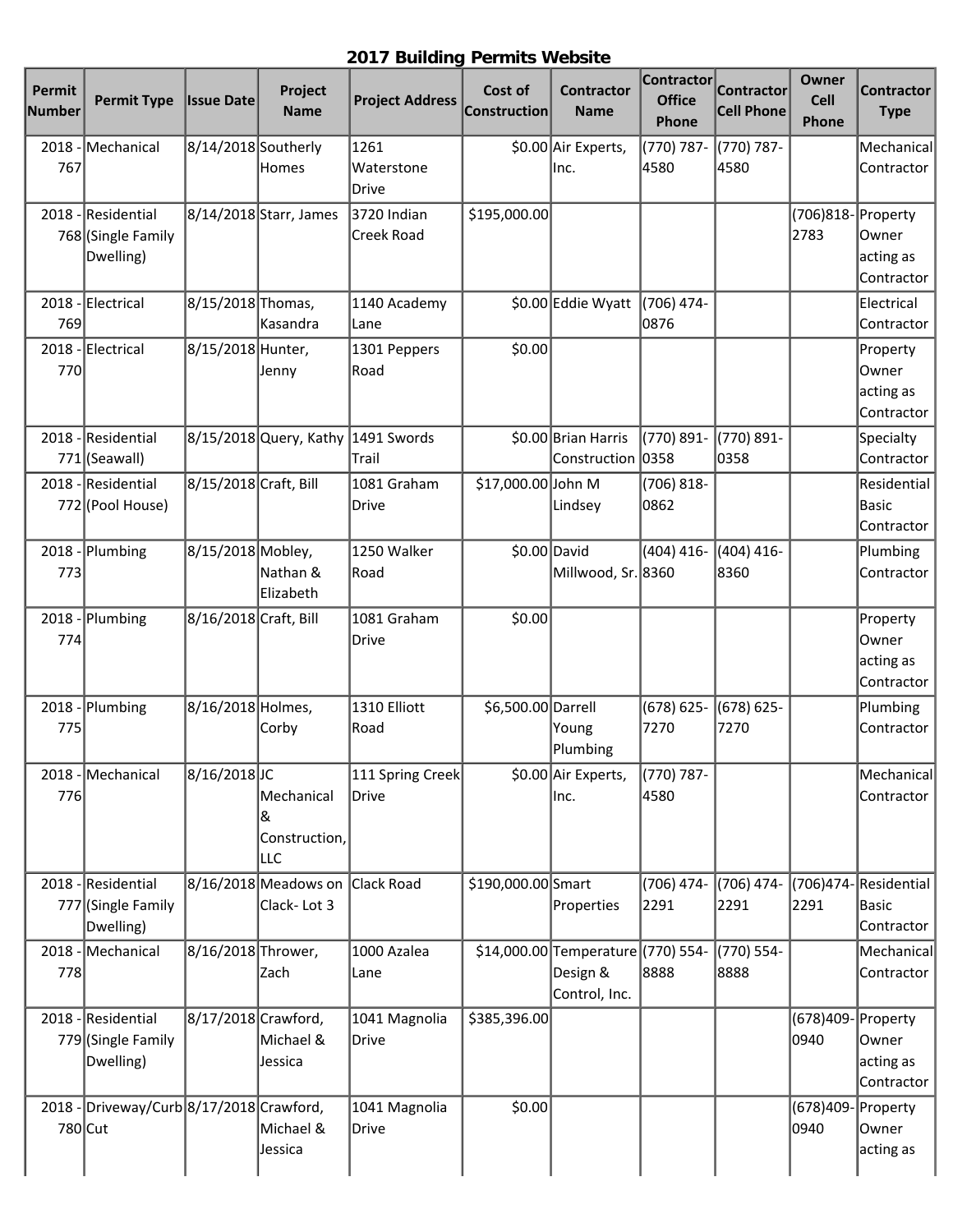|     |                                                       |                      |                        |                                                 |                     |                                           |                       |                      |                             | Contractor                                    |
|-----|-------------------------------------------------------|----------------------|------------------------|-------------------------------------------------|---------------------|-------------------------------------------|-----------------------|----------------------|-----------------------------|-----------------------------------------------|
| 781 | 2018 - Electrical                                     |                      | 8/20/2018 Fuller, Josh | 4030<br>lBrownwood<br>Road                      |                     | \$0.00 Paul Stover                        | (770) 905-<br>5081    | (770) 905-<br>5081   |                             | Electrical<br>Contractor                      |
| 782 | 2018 - Plumbing                                       |                      | 8/20/2018 Fuller, Josh | 4030<br>Brownwood<br>Road                       |                     | \$0.00 Chris Wilkins (706) 318-           | 3898                  | (706) 318-<br>3898   |                             | Plumbing<br>Contractor                        |
| 783 | 2018 - Plumbing                                       | 8/20/2018JC          | <b>Mechanical</b>      | 111 Hidden<br>Springs Drive                     |                     | \$0.00 Chris Wilkins (706) 318-           | 3898                  | (706) 318-<br>3898   |                             | Plumbing<br>Contractor                        |
| 784 | 2018 - Electrical                                     | 8/20/2018 Pelfrey,   | Brandon                | 1081 Rehoboth<br>Road                           | \$0.00              |                                           |                       |                      |                             | Property<br>lOwner<br>acting as<br>Contractor |
| 785 | 2018 - Mechanical                                     |                      | 8/20/2018 Fuller, Josh | 4030<br>lBrownwood Rd                           |                     | \$0.00 Old South<br>HTG & AC,<br>llc      | (478) 335-<br>8835    |                      | (404)638-Mechanical<br>8220 | Contractor                                    |
| 786 | 2018 - Electrical                                     | 8/20/2018 Walton,    | Tommy                  | 2500 Monticello<br>Highway                      |                     | \$0.00 Skinner<br>Electric                | $(678) 618 -$<br>5162 | (678) 618-<br>5162   |                             | Electrical<br>Contractor                      |
| 787 | 2018 - Electrical                                     | 8/20/2018 Dodd, Earl |                        | 1410 Brobston<br>Lane                           |                     | \$0.00 Skinner<br>Electric                | $(678) 618 -$<br>5162 | (678) 618-<br>5162   |                             | Electrical<br>Contractor                      |
|     | 2018 - Residential<br>788 (Single Family<br>Dwelling) | 8/21/2018 Kellogg,   | Thomas                 | 3920<br>Brownwood<br>Road                       |                     | \$975,000.00 Mark Wilkins (706) 318-      | 7960                  | (706) 318-<br>7960   |                             | Residential<br>General<br>Contractor          |
| 789 | 2018 - Electrical                                     | 8/21/2018 Brooks,    | Toriano                | 2461 Cochran<br>Road                            | \$0.00              |                                           |                       |                      | (717)602-Property<br>1642   | Owner<br>acting as<br>Contractor              |
| 790 | 2018 - Plumbing                                       | 8/21/2018 Conn,      | Mitchell               | 1090 Mallory<br>Road                            | \$0.00 Hude         | Plumbing                                  |                       | $(678)$ 283-<br>8006 |                             | Plumbing<br>Contractor                        |
| 791 | 2018 - Mechanical                                     | 8/21/2018 Bennett,   | Sabrina                | 2091 Shadow<br>Lake Drive                       |                     | \$6,850.00 Lance White<br>Heating &<br>AC | $(404)$ 392-<br>2048  | (404) 392-<br>2048   |                             | Mechanical<br>Contractor                      |
| 792 | 2018 - Plumbing                                       | 8/21/2018 Rogers,    | Avery                  | 2431 Beaver<br>Dam Road                         |                     | \$0.00 Romanoff<br>Renovations            | (770) 980-<br> 1234   | (770) 980-<br>1234   | (706)318-Plumbing<br>4831   | Contractor                                    |
| 793 | 2018 - Plumbing                                       |                      | 8/22/2018 Sprayberry   | 1161 Rawlings<br>Drive                          | \$7,000.00 Larry    | Mitchell<br>Plumbing,<br>lnc.             | $(770) 527 -$<br>7514 |                      |                             | Plumbing<br>Contractor                        |
| 794 | 2018 - Electrical                                     |                      | 8/22/2018 Sprayberry   | 1161 Rawlings<br> Drive                         |                     | \$0.00 Sommerer<br>Electric               | $(678)$ 413-<br>9340  | $(678)$ 413-<br>9340 |                             | Electrical<br>Contractor                      |
|     | 2018 - Residential<br>795 (Swimming<br>Pool)          |                      | 8/22/2018 Welch, Ken   | 1200 Shepherd<br>Road                           | \$55,000.00 Sandals | Luxury Pools, 1839<br>lnc.                | (770) 771-            | (770) 771-<br>1839   | (770)841-Swimming<br>6123   | Pool<br>Contractor                            |
| 796 | 2018 - Electrical                                     |                      | 8/22/2018 Welch, Ken   | 1200 Shepherd<br>Road                           |                     | \$0.00 H2O Electric                       | (404) 391-<br>9510    | (404) 391-<br>9510   | (770)841-Electrical<br>6123 | Contractor                                    |
|     | 2018 - Residential<br>797 (Accessory<br>Building)     |                      | & Tracie               | 8/22/2018 Tate, Michael 3711 Parks Mill<br>Road | \$40,000.00         |                                           |                       |                      | $(678)725 -$<br>1947        | Property<br>Owner<br>acting as<br>Contractor  |
|     | 2018 - Electrical                                     | 8/23/2018 Molloy,    |                        | 1040 Apalachee                                  |                     | \$0.00 Knowles                            | (478) 457-            |                      |                             | Electrical                                    |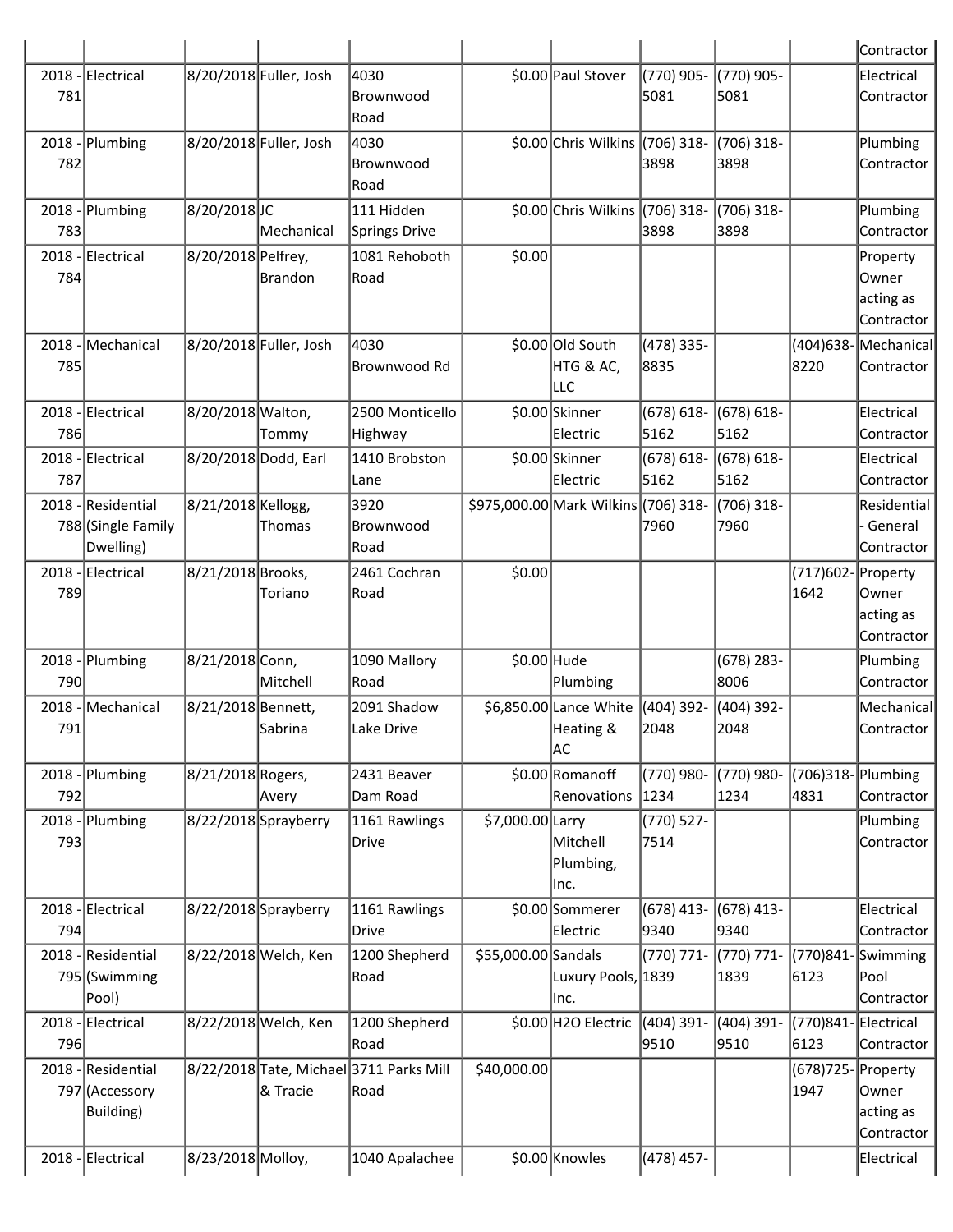| 798         |                                     |                      | Frank                  | <b>Woods Trail</b>                |                        | Electric             | 7634               |                    |                            | Contractor                 |
|-------------|-------------------------------------|----------------------|------------------------|-----------------------------------|------------------------|----------------------|--------------------|--------------------|----------------------------|----------------------------|
|             | 2018 - Residential                  | 8/23/2018 Meier, Jim |                        | 1650 Pierce                       | \$1,500.00             |                      |                    |                    | (706)474- Property         |                            |
|             | 799 (Accessory                      |                      |                        | Dairy Road                        |                        |                      |                    |                    | 0961                       | Owner                      |
|             | Building)                           |                      |                        |                                   |                        |                      |                    |                    |                            | acting as                  |
|             |                                     |                      |                        |                                   |                        |                      |                    |                    |                            | Contractor                 |
| 2018        | - Residential                       | 8/23/2018 Bourgeois, | lBen                   | 1320 Sugar<br><b>Creek Trail</b>  | \$50,000.00 Randy      | Watkins              | (706) 474-<br>1064 | (706) 474-<br>1064 |                            | Residential                |
|             | 800 (Addition)                      |                      |                        |                                   |                        |                      |                    |                    |                            | <b>Basic</b><br>Contractor |
| 2018        | Residential                         | 8/23/2018 Durden,    |                        | 385 W Atlanta                     | \$185,000.00 S & Z     |                      | (770) 757-         | (770) 757-         | (404)697-                  | Residential                |
|             | 801 (Single Family                  |                      | Jeremy                 | Highway                           |                        | Remodeling,          | 8140               | 8140               | 6053                       | <b>Basic</b>               |
|             | Dwelling)                           |                      |                        |                                   |                        | LLC                  |                    |                    |                            | Contractor                 |
| 2018        | - Residential                       | 8/23/2018 Kunz, Don  |                        | 1241 Grayson                      | \$22,000.00 Oconee     |                      | (770) 833-         |                    | (404)906-Specialty         |                            |
|             | 802 (Dock)                          |                      |                        | Pointe Drive                      |                        | Boatlifts            | 0514               |                    | 2879                       | Contractor                 |
| 2018        | Electrical                          |                      | 8/24/2018 Burney, Lori | Keencheefoonee                    |                        | \$600.00 Marion Hank | (678) 603-         |                    | (770)787-Electrical        |                            |
| 803         |                                     |                      |                        | Road                              |                        | Burney               | 7894               |                    | 8037                       | Contractor                 |
| 2018        | Mechanical                          |                      | 8/24/2018 Wilson, Ted  | 1750 Pierce                       | \$9,000.00 Wilson      |                      | (478) 742-         | (478) 742-         |                            | Mechanical                 |
| 804         |                                     |                      |                        | Dairy Road                        |                        | Bryant Air           | 6395               | 6395               |                            | Contractor                 |
|             |                                     |                      |                        |                                   |                        | Conditioning         |                    |                    |                            |                            |
|             | 2018 - Electrical                   | 8/24/2018 Mock,      |                        | <b>Broughton Road</b>             | \$0.00                 |                      |                    |                    | (706)474- Property         |                            |
| 805         |                                     |                      | Candice                | (2128)                            |                        |                      |                    |                    | 6575                       | Owner                      |
|             |                                     |                      |                        |                                   |                        |                      |                    |                    |                            | acting as                  |
|             |                                     |                      |                        |                                   |                        |                      |                    |                    |                            | Contractor                 |
| 2018 - Land | 806 Disturbance                     | 8/24/2018 McCubrey,  | Creighton              | 1641 Morgan<br>Drive              | \$0.00                 |                      |                    |                    | (678)768- Property<br>6100 | Owner                      |
|             |                                     |                      |                        |                                   |                        |                      |                    |                    |                            | acting as                  |
|             |                                     |                      |                        |                                   |                        |                      |                    |                    |                            | Contractor                 |
|             | 2018 - Residential                  | 8/24/2018 McCubrey,  |                        | 1641 Morgan                       | \$200,000.00           |                      |                    |                    | (678)768-Property          |                            |
|             | 807 (Single Family                  |                      | Creighton              | Drive                             |                        |                      |                    |                    | 6100                       | Owner                      |
|             | Dwelling)                           |                      |                        |                                   |                        |                      |                    |                    |                            | acting as                  |
|             |                                     |                      |                        |                                   |                        |                      |                    |                    |                            | Contractor                 |
|             | 2018 - Residential                  | 8/24/2018 Wilder,    |                        | 1341 Weaver                       | \$35,000.00            |                      |                    |                    | (770)527- Property         |                            |
|             | 808 (Swimming                       |                      | Timothy                | Jones Road                        |                        |                      |                    |                    | 3213                       | Owner                      |
|             | Pool)                               |                      |                        |                                   |                        |                      |                    |                    |                            | acting as                  |
|             |                                     |                      |                        |                                   |                        |                      |                    |                    |                            | Contractor                 |
|             | 2018 - Electrical                   | 8/27/2018 Algin      |                        | 5421 Seven<br><b>Islands Road</b> | \$3,000.00 Joseph      |                      | (706) 207-<br>0505 | (706) 207-<br>0505 |                            | Electrical                 |
| 809         |                                     |                      |                        |                                   |                        | Cannon               |                    |                    |                            | Contractor                 |
|             | 2018 - Residential<br>810 (Existing | 8/27/2018 Cornelius, | Wayne &                | 2381 Clarks Fork<br>Road          | \$8,000.00             |                      |                    |                    | (678)614- Property<br>3417 | Owner                      |
|             | Permit                              |                      | Sheri                  |                                   |                        |                      |                    |                    |                            | acting as                  |
|             | Upgrade 2018-                       |                      |                        |                                   |                        |                      |                    |                    |                            | Contractor                 |
|             | 528)                                |                      |                        |                                   |                        |                      |                    |                    |                            |                            |
| 2018        | Residential                         | 8/27/2018 Bullard,   |                        | 210 Hidden                        | \$49,000.00 Splashtime |                      | (678) 300-         | (678) 300-         | $(678)822 -$               | Swimming                   |
|             | 811 (Swimming                       |                      | Steven                 | <b>Springs Drive</b>              |                        | Pools                | 4367               | 4367               | 3938                       | Pool                       |
|             | Pool)                               |                      |                        |                                   |                        |                      |                    |                    |                            | Contractor                 |
| 2018        | Residential                         | 8/27/2018 New Leaf   |                        | 1570                              | \$246,781.00 New Leaf  |                      | (770) 940-         | (770) 940-         | (770)940-                  | Residential                |
|             | 812 (Single Family                  |                      | Homes-Lot              | Westminster                       |                        | Homes                | 1580               | 1580               | 1580                       | <b>Basic and</b>           |
|             | Dwelling)                           |                      | 114                    | Way                               |                        |                      |                    |                    |                            | Residential                |
|             |                                     |                      |                        |                                   |                        |                      |                    |                    |                            | Light                      |
| 2018        | -Residential                        |                      |                        | 1580                              |                        |                      |                    |                    |                            | Company                    |
|             | 813 (Single Family                  | 8/27/2018 New Leaf   | Homes-Lot              | Westmister Way                    | \$208,620.00 New Leaf  | Homes                | (770) 940-<br>1580 | (770) 940-<br>1580 | (770)940-<br>1580          | Residential<br>Basic and   |
|             |                                     |                      |                        |                                   |                        |                      |                    |                    |                            |                            |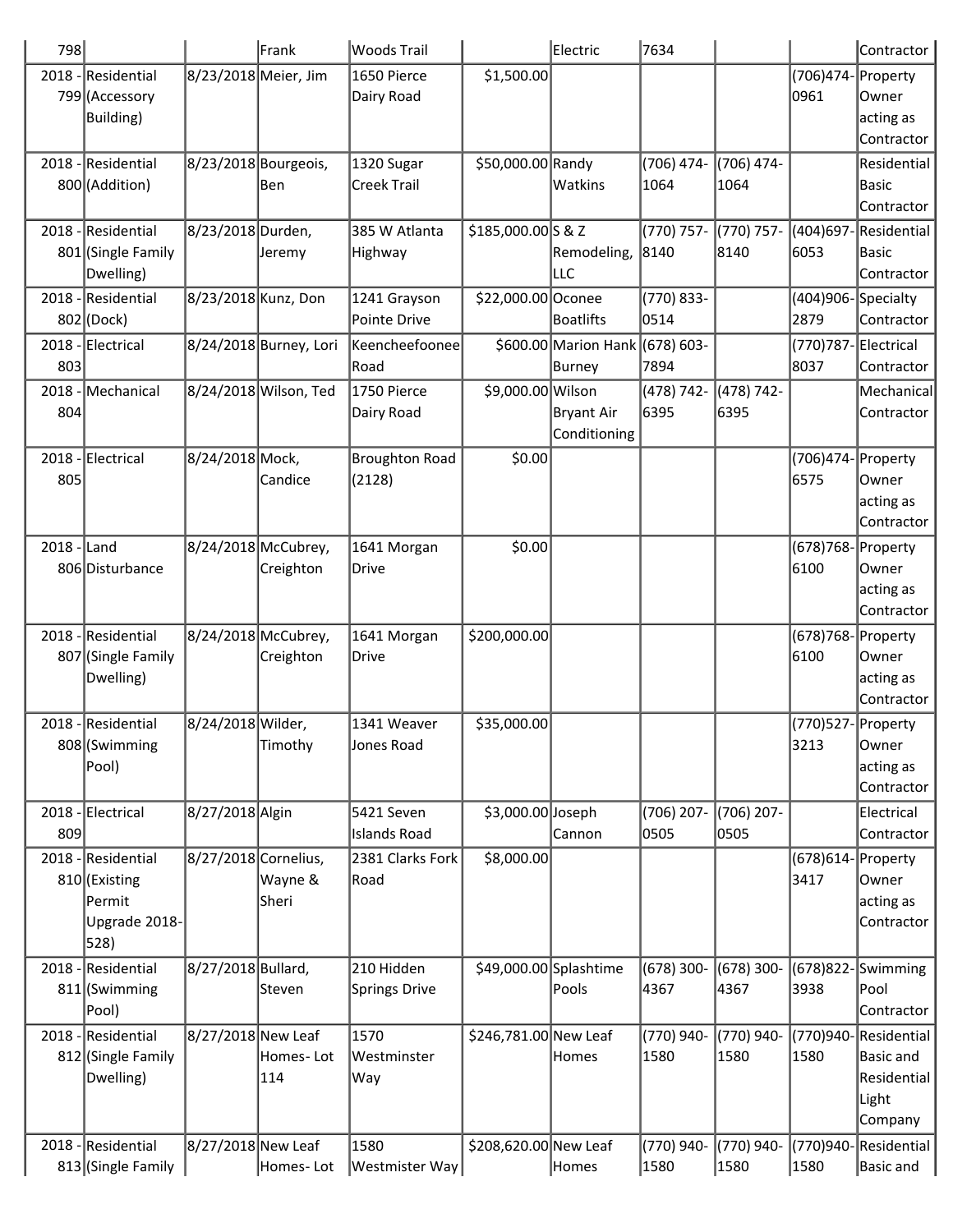|                 | Dwelling)                                             |                      | 115                                 |                                   |                       |                                            |                      |                    |                            | Residential<br>Light<br>Company                                             |
|-----------------|-------------------------------------------------------|----------------------|-------------------------------------|-----------------------------------|-----------------------|--------------------------------------------|----------------------|--------------------|----------------------------|-----------------------------------------------------------------------------|
|                 | 2018 - Residential<br>814 (Single Family<br>Dwelling) | 8/27/2018 New Leaf   | Homes-Lot<br>116                    | 1590<br>Westminister<br>Way       | \$222,693.00 New Leaf | Homes                                      | (770) 940-<br>1580   | (770) 940-<br>1580 | 1580                       | (770)940-Residential<br><b>Basic and</b><br>Residential<br>Light<br>Company |
| 2018            | Residential<br>815 (Single Family<br>Dwelling)        | 8/27/2018 Zapata     | Construction                        | 1061 Arbors<br> Court             | \$285,000.00 Zapata   | Construction 6389                          | (706) 707-           | (706) 707-<br>6389 | (706)707-<br>6389          | Residential<br><b>Basic</b><br>Contractor                                   |
|                 | 2018 - Residential<br>816 (Single Family<br>Dwelling) | 8/27/2018 SBP        | <b>Investments</b><br>Group, LLC    | 1040 Shadyside<br> Lane           | \$120,000.00 Shannon  | Construction 2132<br>ା&<br>Remodeling      | (678) 409-           |                    | (678)409-<br>2132          | General<br>Contractor                                                       |
|                 | 2018 - Agricultural<br>817 (Addition)                 | 8/28/2018 Wilkins,   | lMark                               | 1711 Bethany<br>Church Road       |                       | \$8,000.00 Mark Wilkins (706) 318-         | 7960                 |                    | 7960                       | (706)318-Residential<br>General<br>Contractor                               |
|                 | 2018 - Residential<br>818 (Swimming<br>Pool)          |                      | 8/28/2018 Thompson,<br>David        | 3030 Broughton<br>Road            |                       | \$58,800.00 Splashtime<br> Pools           | $(678)$ 300-<br>4367 | (678) 300-<br>4367 |                            | Swimming<br>Pool<br>Contractor                                              |
| 819             | 2018 - Electrical                                     | 8/28/2018 Zapata     | Construction                        | 1061 Arbors<br>Court              | \$10,000.00 McCart    | Plumbing,<br>Inc                           | (770) 466-<br>1057   | (770) 466-<br>1057 |                            | Plumbing<br>Contractor                                                      |
| 820             | 2018 - Electrical                                     |                      | 8/29/2018 Brown, Kerry<br>& Maureen | 5951 Bethany<br>Road              |                       | \$0.00 Power Pro<br> Electric              | (706) 818-<br>0671   | (706) 818-<br>0671 |                            | Electrical<br>Contractor                                                    |
| $2018 -$<br>821 | Plumbing                                              |                      | 8/29/2018 Wilson, Ted               | 1750 Pierce<br>Dairy Road         | \$3,500.00 Nesbitt    | Repair                                     | (706) 752-<br>0020   |                    |                            | Plumbing<br>Contractor                                                      |
| 822             | 2018 - Plumbing                                       | 8/29/2018 Southerly  | Homes                               | 1261<br>Waterstone<br>Drive       |                       | \$8,000.00 Todd Yound<br>Plumbing,<br>Inc. | (770) 860-<br>1005   | (770) 860-<br>1005 |                            | Plumbing<br>Contractor                                                      |
|                 | 2018 - Residential<br>823 (Single Family<br>Dwelling) | 8/30/2018 Crowley,   | Steven                              | 1381 Morris<br>Road               | \$200,000.00 McDuffie | Company                                    | (706) 765-<br>8472   |                    | 9256                       | $(706)473$ -Residential<br><b>Basic</b><br>Contractor                       |
| 2018<br>824     | Plumbing                                              | 8/31/2018 Starr, Jay |                                     | 3720 Indian<br><b>Creek Drive</b> |                       | $$0.00$ Steve<br>Melton                    | (706) 473-<br>3175   | (706) 473-<br>3175 |                            | Plumbing<br>Contractor                                                      |
|                 | 2018 - Residential<br>825 (Single Family<br>Dwelling) | 8/31/2018 Harrell,   | Daniel                              | 1150 Fawnfield<br>Drive           | \$265,000.00 Leafwood | Corp/<br>Venture<br>Home<br><b>Builder</b> | (770) 880-<br>0176   | (770) 880-<br>0176 |                            | Residential<br><b>Basic</b><br>Contractor                                   |
| 2018<br>826     | -Electrical                                           |                      | 8/31/2018 Taylor, Steve             | 1011 Sweetbriar<br>Trace          | \$0.00                |                                            |                      |                    | (770)483- Property<br>4795 | Owner<br>acting as<br>Contractor                                            |
|                 | 2018 - Residential<br>827 (Single Family<br>Dwelling) |                      | 8/31/2018 Parkerson,<br>Taylor      | 2431<br>Brownwood<br>Road         | \$300,000.00          |                                            |                      |                    | (706)983-<br>9517          | Property<br>Owner<br>acting as<br>Contractor                                |
| 2018            | Driveway/Curb                                         |                      | $9/4/2018$ Smith, Louis             | 6010 Bethany                      | \$0.00                |                                            |                      |                    | (706)308-                  |                                                                             |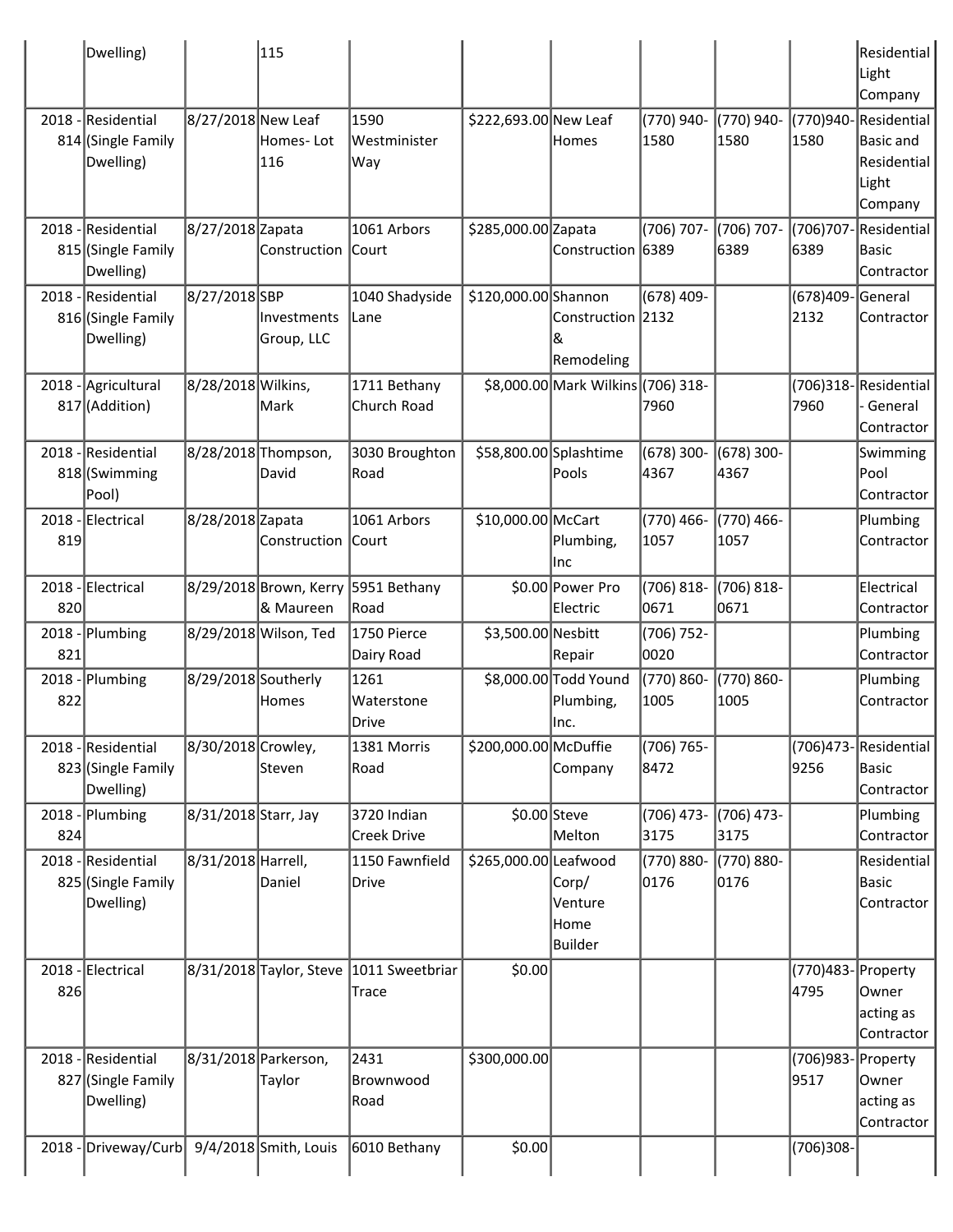| 828 Cut            |                                                         |                     |                                     | Road                                         |                   |                                                          |                       |                    | 3784                       |                                                 |
|--------------------|---------------------------------------------------------|---------------------|-------------------------------------|----------------------------------------------|-------------------|----------------------------------------------------------|-----------------------|--------------------|----------------------------|-------------------------------------------------|
| 829                | 2018 - Mechanical                                       |                     | 9/4/2018 Dove Hollow<br>Farms-Lot 2 | 3690 Davis<br>Academy Road                   |                   | $$0.00$ Gregg<br>Cowan<br>Heating &<br>Air               | (770) 616-<br>9257    | (770) 616-<br>9257 |                            | Mechanical<br>Contractor                        |
| 2018<br>830        | Mechanical                                              |                     | 9/4/2018 Dove Hollow<br>Farms-Lot 3 | 3680 Davis<br>Academy Road                   |                   | \$0.00 Gregg<br>Cowan<br>Heating &<br> Air               | (770) 616-<br>9257    |                    |                            | Mechanical<br>Contractor                        |
| 2018<br>831        | Mechanical                                              |                     | 9/4/2018 Dove Hollow<br>Farms-Lot 4 | 3670 Davis<br>Academy Road                   |                   | \$0.00 Gregg<br>Cowan<br>Heating &<br>Air                | (770) 616-<br>9257    |                    |                            | Mechanical<br>Contractor                        |
| 2018<br>832        | Mechanical                                              |                     | 9/4/2018 Meadows,<br> Mark          | 2431<br>Hestertown Rd                        |                   | \$0.00 Air Duct &<br>Mechanical<br>component<br>cleaning | $(404) 606 -$<br>4377 |                    | 2237                       | (678)628-Mechanical<br>Contractor               |
|                    | 2018 - Residential<br>833 (Existing Home<br>Relocation) |                     | 9/5/2018 Perera. Adys               | Buckhead Road                                | \$10,000.00       |                                                          |                       |                    | (706)474- Property<br>2109 | Owner<br>acting as<br>Contractor                |
| 2018<br>834        | Electrical                                              |                     | 9/5/2018 Wilson, Ted<br>8 Donna     | 1750 Pierce<br>Dairy Road                    |                   | \$0.00 Eddie Wyatt                                       | (706) 474-<br>0876    | (706) 474-<br>0876 |                            | Electrical<br>Contractor                        |
| 2018               | Residential<br>835 (Accessory<br><b>Building</b> )      |                     | 9/5/2018 Lee, Michael               | 1070 Knights<br><b>Ridge Cove</b>            | \$6,700.00        |                                                          |                       |                    | (770)576- Property<br>9594 | Owner<br>acting as<br>Contractor                |
|                    | 2018 - Residential<br>836 (Addition)                    |                     | 9/5/2018 Greco, Jim &<br>LeighAnn   | 3221 High<br>Shoals Road                     | \$40,000.00       |                                                          |                       |                    | (404)452- Property<br>9332 | Owner<br>acting as<br>Contractor                |
|                    | 2018 - Electrical                                       |                     | 9/5/2018 Meadows,                   | 2431                                         |                   | \$0.00 South Grove (770) 652- (770) 652-                 |                       |                    |                            | Electrical                                      |
| 837<br>2018        | Slab only                                               | 9/5/2018 Joel Kelly | Mark                                | Hestertown Rd<br>Monticello                  |                   | Electric<br>$$0.00$ Smart                                | 5179<br>(706) 474-    | 5179               |                            | Contractor<br>Residential                       |
| 838                |                                                         |                     |                                     | Highway                                      |                   | Properties                                               | 2291                  |                    |                            | <b>Basic</b><br>Contractor                      |
| 839                | 2018 - Electrical                                       |                     | $9/6/2018$ Snell, Wanda             | 1130 Nolan<br>Store Road                     |                   | \$0.00 Holbert<br>Enterprises                            | (706) 207-<br>3262    |                    |                            | Electrical<br>Contractor                        |
|                    | 2018 - Residential<br>840 (Garage)                      |                     | 9/6/2018 Burch, Darryl              | $ 1371 \text{ Sugar} $<br><b>Creek Trail</b> | \$71,868.00 McKay | Enterprises,<br>Inc.                                     | (706) 474-<br>2362    | (706) 474-<br>2362 | (706)342- <br>3330         | Residential<br>- Light<br>Company<br>Contractor |
| $2018$ -Land       | 841 Disturbance                                         | 9/7/2018 Mooney,    | Rory                                | 1070 Pintail<br>Lane                         | \$0.00            |                                                          |                       |                    |                            | Property<br>Owner<br>acting as<br>Contractor    |
| $2018 -$<br>842    | Mechanical                                              | 9/7/2018 Cole       | Contracting                         | 1040 Kent Court                              |                   | \$0.00 Premier<br>Comfort<br>Services                    | (678) 635-<br>5696    | (678) 635-<br>5696 |                            | Mechanical<br>Contractor                        |
| 2018 - Sign<br>843 |                                                         | 9/7/2018 Maclean,   | Trevor                              | 4581 Atlanta<br>Highway                      | \$0.00            |                                                          |                       |                    |                            | Property<br>Owner                               |